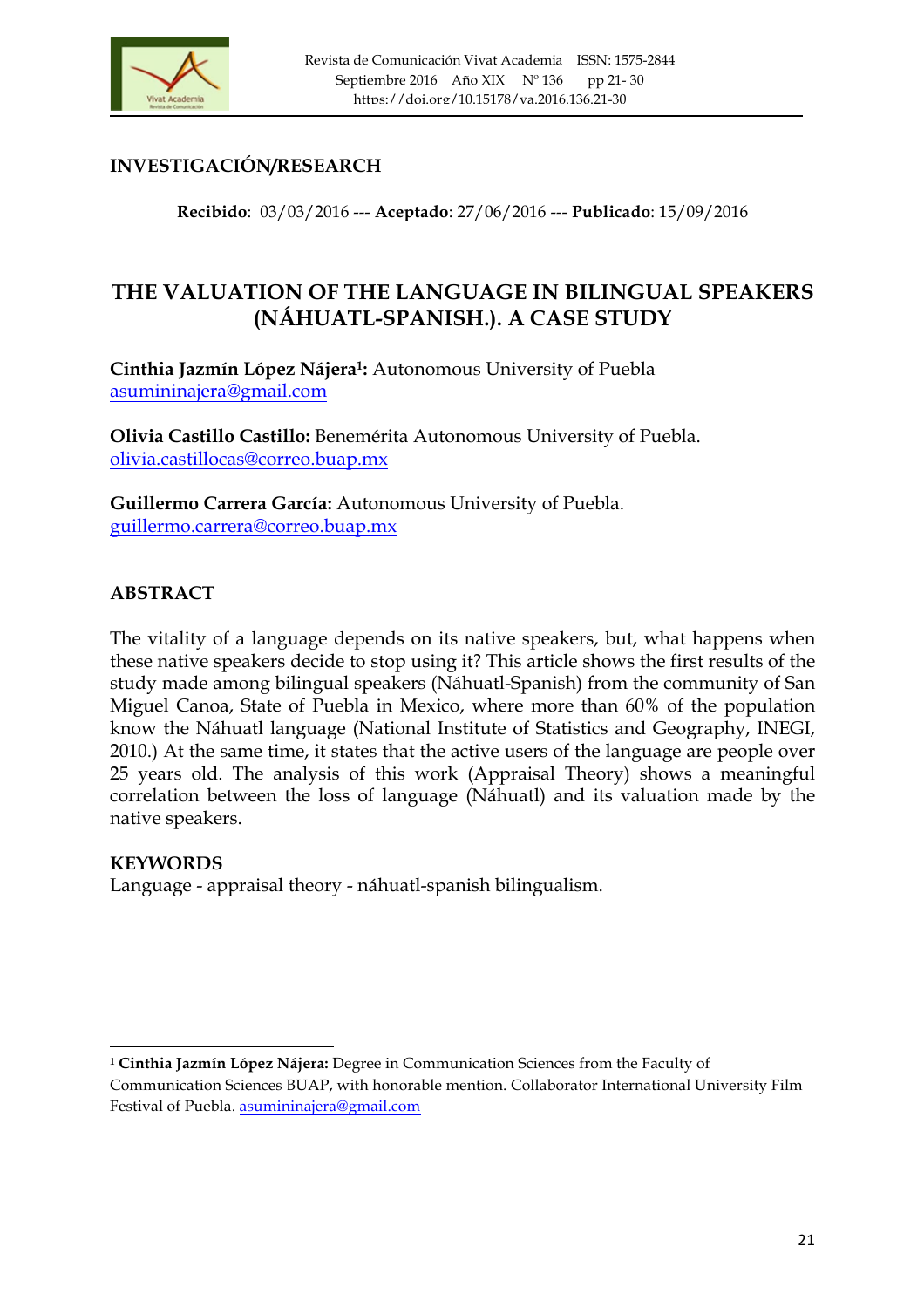# **LA VALORACIÓN DE LA LENGUA EN HABLANTES BILINGÜES NÁHUATL-ESPAÑOL. UN ESTUDIO DE CASO RESUMEN**

La vitalidad de una lengua depende de sus hablantes, pero ¿qué sucede cuándo los hablantes deciden ya no hacer uso de ella? En este artículo se reportan los primeros resultados del análisis realizado a entrevistas de hablantes bilingües - náhuatlespañol —, de la comunidad de San Miguel Canoa, en el Estado de Puebla en México; en donde más del 60% de su población reporta conocer la lengua náhuatl (INEGI, 2010) y al mismo tiempo manifiesta que los usuarios activos de la lengua se encuentran en hablantes mayores de 25 años. El análisis de este trabajo: Teoría de la valoración; (Martin & White, 2003; Eggins, 2005; Matthiessen, 2013 ), muestra una significativa correlación entre la pérdida de la lengua náhuatl y la valoración que hacen los hablantes de la misma.

# **PALABRAS CLAVE**

Lengua - teoría de la valoración - bilingüismo náhuatl-español.

# **1. INTRODUCTION**

Any natural language allows us to value everyday experiences, as well as the relationship with the language itself. This paper aims to describe the assessment made by a family of the San Miguel Canoa in the State of Puebla in Mexico regarding the status of decreasingly vital Nahuatl-Spanish bilingualism in the community of this municipality.

The methodology used for this research is based on the Appraisal Theory (Theory of Valuation) (Martin & White, 2003; Eggins, 2005; Matthiessen, 2013) as well as some of the procedural aspects in the language. In particular we are interested in exploring particles that function as discourse markers (Fraser, 1999; Portolés, 2000). We consider that both issues contribute to the construction of social meanings through their linguistic realization.

The case study with which we work is based on a series of open interviews in which some members of a family of the community narrate different themes. Subsequently a verbatim transcript of each interview was conducted, and those occurrences that met the two central variables in this study were selected: elements of assessment and discourse markers.

One of the central issues that follows this study is the decline of bilingual speakers in the region of San Miguel Canoa among younger generations. The hypothesis of this work is that there is a direct correlation between the valuation that speakers make of their mother tongue and the linguistic vitality in the community.

# **2. METHODOLOGY**

The approach of this research is qualitative and is based on the correlation of language loss and the valuation made by the speakers of the same. For this, the Appraisal theory was used as an instrument of discourse analysis in free interviews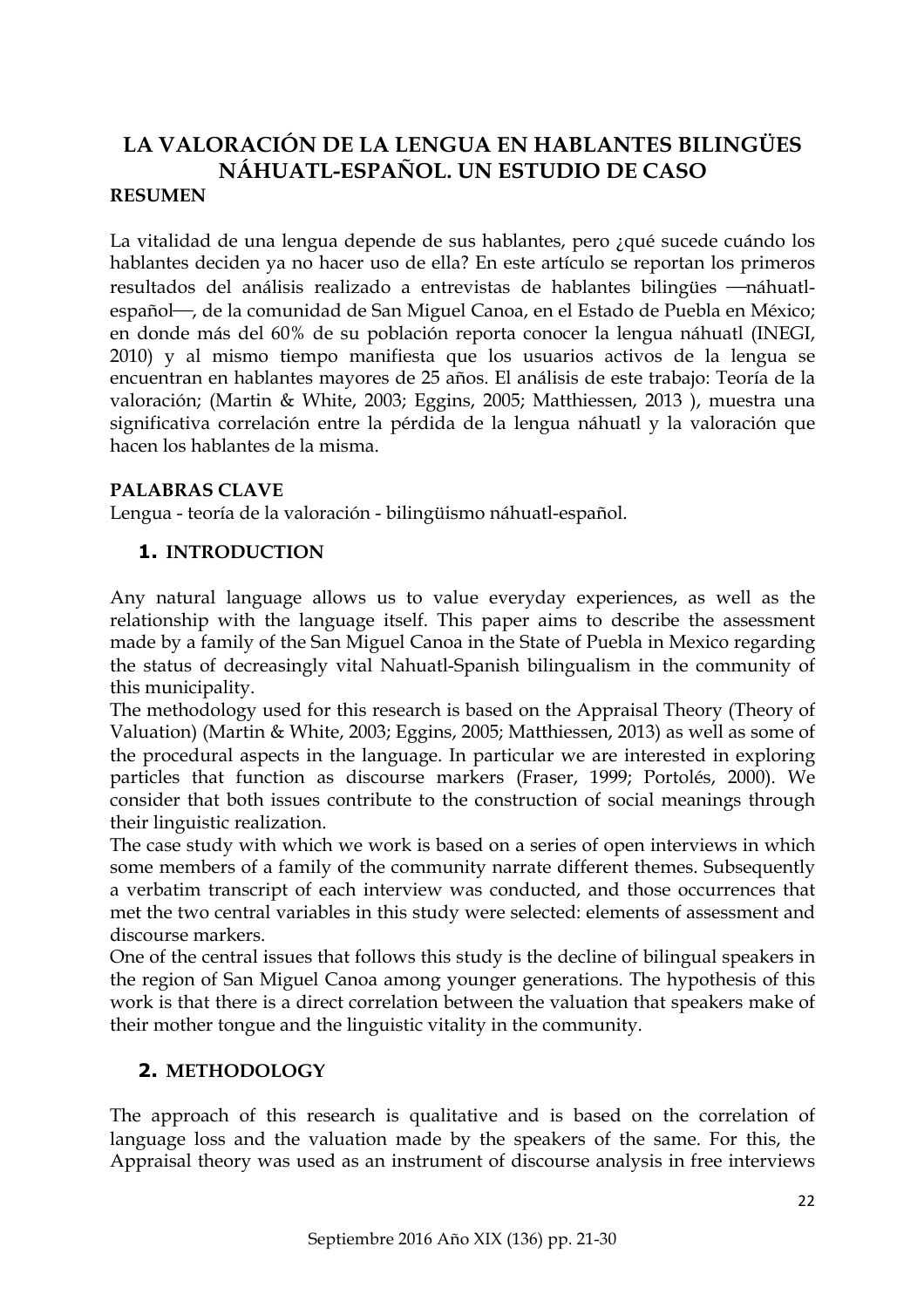to members of the Romero-Monarca family. In this work, only the interviews to two female members of the family are presented. Data collection took place between 2013 and 2014.

Another variable for analysis refers to the procedural aspects present in these interviews, that is, those particles that function as discourse markers to guide the participant in understanding a topic.

# **3. ANALYSIS AND DISCUSSION**

## **3.1 The place of dialogue**

The Auxiliary Board of San Miguel Canoa is located on the western slopes of the Malinche or Malintzin (seismically active volcano with a height of 4420 meters above sea level; *Malintzirr* in Nahuatl: *Venerable Lady Grass*); this population is located 12 kilometers from the city of Puebla.

The National Institute of Geography and Statistics reported in the census of 2010 that the Canoa region had a total of 10,151 people over 5 who knew Nahuatl. The active speakers of the language are reported in a range of older than 25 years, showing a trend of gradual loss of language in the younger generation, despite recognizing their knowledge.



# **3.2. The participants**

The completion of this study was made possible thanks to the collaboration of a bilingual family of the community, particularly the oldest person (GM) (1936) and of a second generation (IR) (1977), both participants are women, mothers of a family, and thus are those who pass the language or who choose not to do so.

## **3.3. Appraisal theory**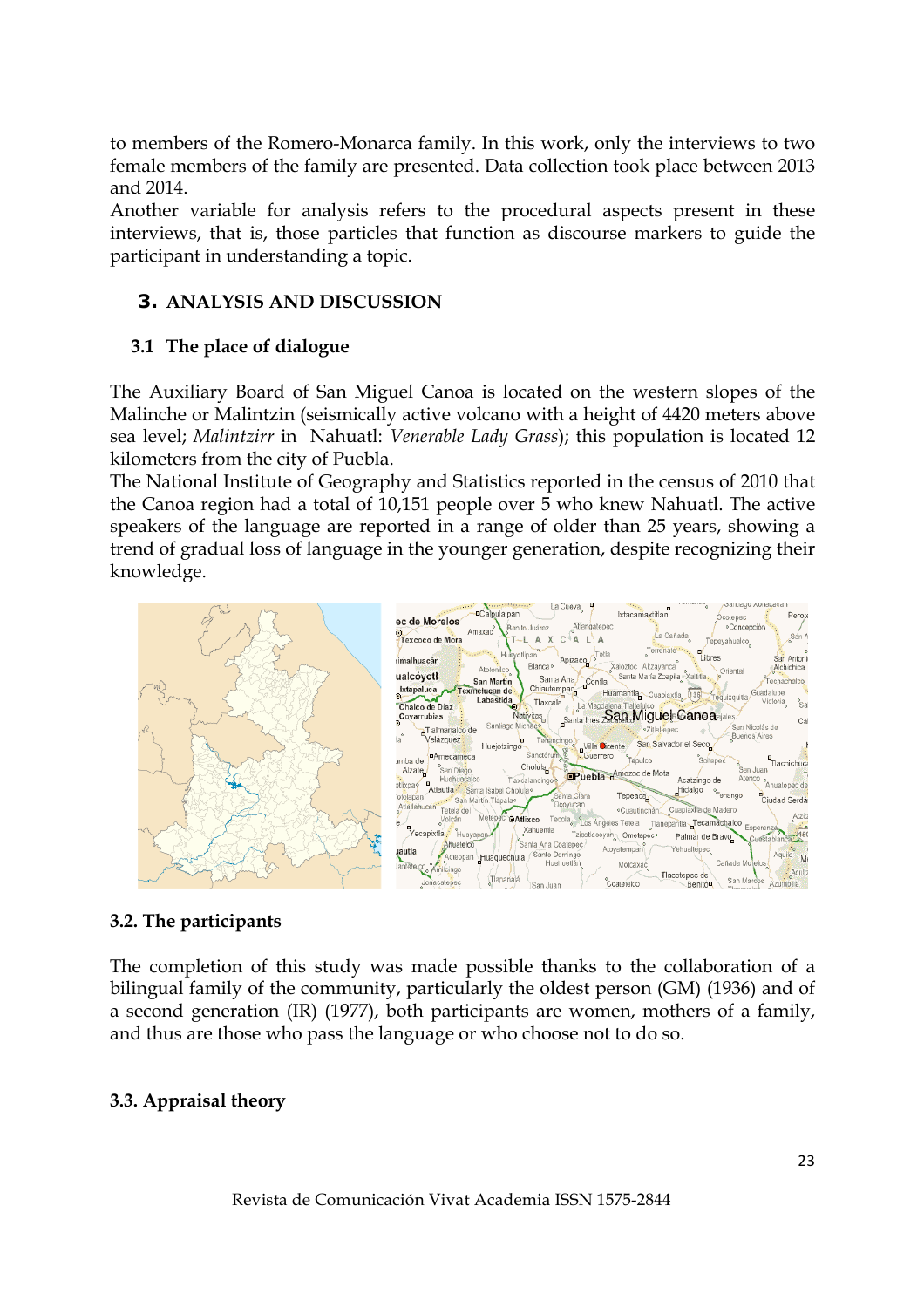The Appraisal theory arises under the Systemic Functional Linguistics (Halliday, 1994; 2004); deals with linguistic resources through which speakers come to express, negotiate and naturalize particular intersubjective and ultimately ideological positions (White, 2003, p.1).

The theory has three subtype valuations: Attitude, Commitment and Gradation. Each of these is divided into subsystems. Attitude refers to the values that speakers communicate in their judgments; Commitment is used to position the speaker's voice in relation to the various propositions communicated by a speech; finally, the gradation is a resource where speakers communicate values that graduate the interpersonal impact.

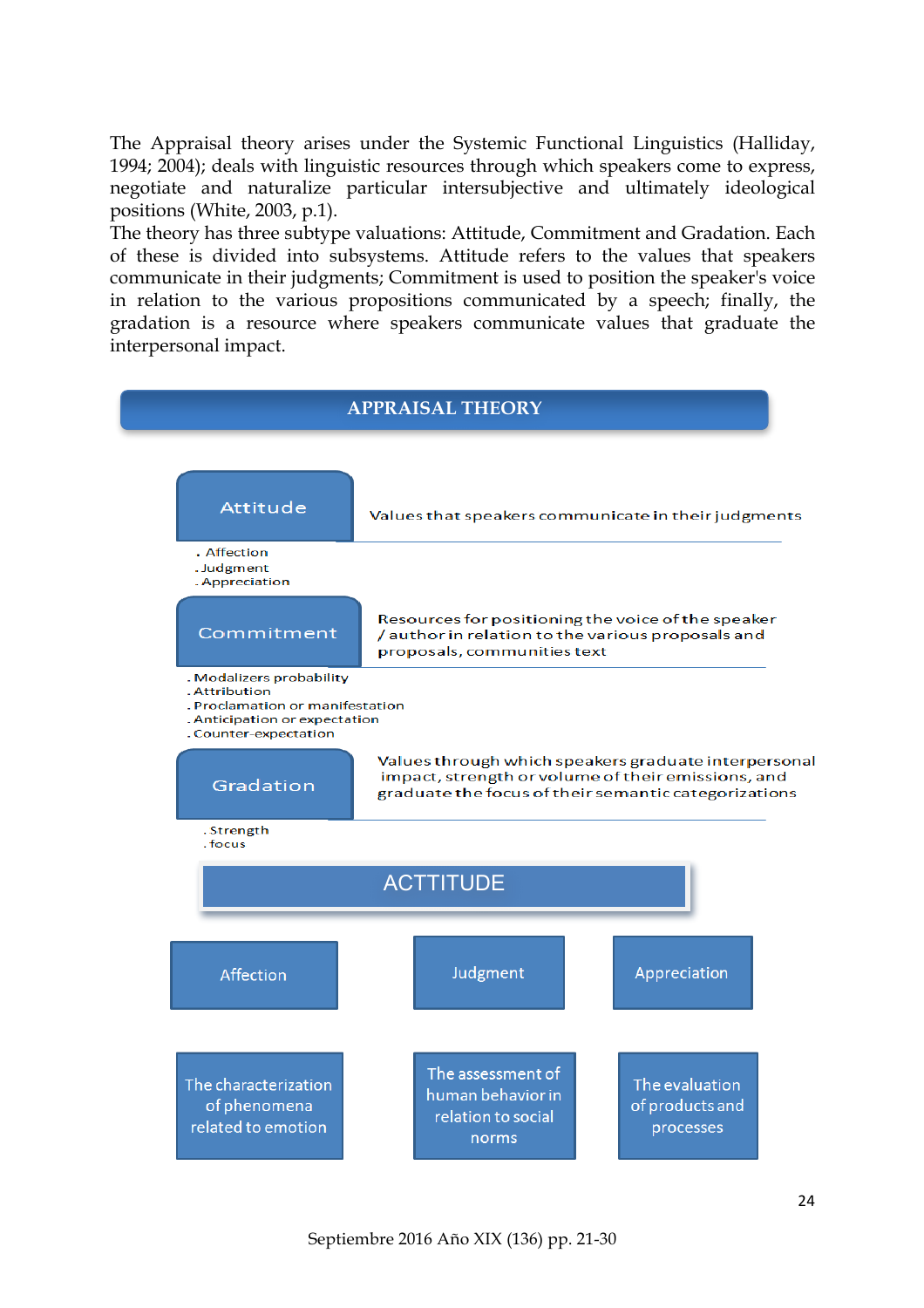This paper is about the Attitude subsystem given the relevance of the three categories for the objectives stated.

## **3.3.1. Affection, judgment and appreciation**

The *affection* expresses the characterization of phenomena in relation to emotion (Martin & White, 2003). Affection relates to emotional response and the emotional disposition of the speaker. It is done typically by mental processes of reaction.

The *judgment* is an assessment of human behavior in relation to social norms and includes the meanings which serve to evaluate positively and negatively the human behavior in relation to a set of institutionalized norms. The social norms that come into play in the *judgment* take the form of rules and systems of values and social expectations defined more or less accurately. Because of its close relationship with social values, this subsystem is divided into three categories (Martin & White, 2003; White, 2003): the first is the *judgment of social sanction*, which includes the claim that some set of rules explicitly encoded by the (legal and moral) culture comes into play. The second is the *judgment of social esteem*, and refers to the evaluations under which the person judged will have a higher or lower esteem within their community, but these assessments have no legal or moral implications. And finally the *explicit or implicit judgment*, the judgment of indication (explicit) corresponds to the assessment made by a lexical item that charges the value judgment (corruptly, lazily ...). The judgment of indication (implicit) is activated by superficially neutral or ideational meanings which have the ability to evoke judgment responses in the culture (according to the social / cultural / ideological position of the reader).

Furthermore, the *appreciation* is in charge of the assessment of objects and products (before human behavior) relative to aesthetic principles and other systems of social value (White, 2003). Thus, while the judgment assesses human behavior, the appreciation evaluates the discourses, abstract constructs and natural objects.

## **3. 4. Discourse markers**

For the purposes of this study we follow the definition of Fraser for discourse markers (MD):

> "... I define discourse markers as a class of lexical expressions drawn primarily from the syntactic classes of conjunctions, adverbs, and prepositional phrases. With certain exceptions, they signal a relationship Between the interpretation of the segment they introduce, S2, and the prior segment, S1. They have a core meaning, which is procedural, not conceptual, and their more specific interpretation is 'negotiated' by the context, both linguistic and conceptual. There are two types: Those that relate the explicit interpretation conveyed by S2 with some aspect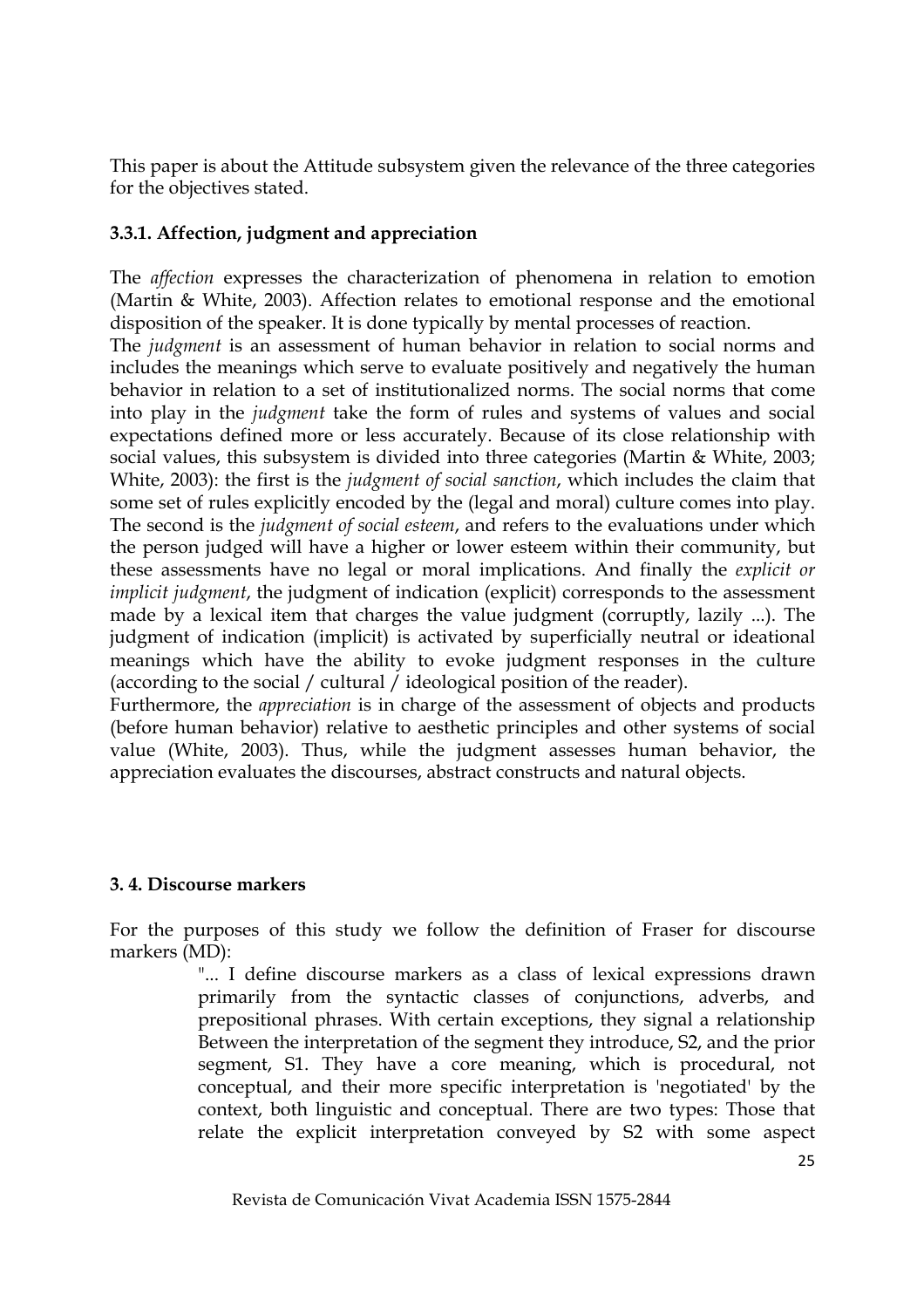associated with the segment, S1; and those that relate the topic of S2 to that of S1. "(Fraser, 1999, p. 1).

In this sense, the MD must be analyzed in terms of what they indicate or mark, beyond what they describe, that is, they are not only expressions that function as indicators at the level of the discourse in question but that the MD indicate *concepts* or *procedures*

## **4. ANALYSIS AND DISCUSSION**

In the analyzed corpus it can be observed a clear trend to judgments by the speakers. As it's shown in the following:

(1) The same, for education, for education with parents, now they say, then, that and no, that is no longer used, that it is hard to do, that they cannot say, then the easiest is, you speak to them in Spanish. The same *for the embarrassment, they no longer want to be Mexican* ... (laughs). *They wanted to be from other place*, and now *unfortunately*, almost the majority, namely those of today, the boys of today no longer speak it; and if they come to understand perhaps, but they no longer speak, therefore *we as parents talk to them more in Spanish*. (IR)

In (1) three judgments of moral sanction are distinguished, the first quotes the speech of an absent third party to justify the reduction of the use of Nahuatl in young people,

already they say, then, that and no, that is no longer used, it is hard for them, they cannot say it (IR)

The second identifies a possible explanation to why young people choose not to use their mother tongue, through:

because of the embarrassment, they no longer want to be ... Mexicans (IR)

The third explains the reason for the abandonment of the Nahuatl language in young people, recognizing the responsibility of parents in the process of disuse.

*we as parents speak to them more in Spanish* (IR)

Procedurally, entons is characterized by two dominant features, on the one hand it expresses a cause-effect relationship, and secondly, it introduces a consequence or derivation— hence the possibility of commuting then by inconsequence— (Castillo, 2009) as we can see in (1), where (IR) it shows the logical consequence of the arguments of the young people who have decided not to speak Nahuatl.

In the case of *o sea*, it is a reformulator / explanatory element (Portolés, 2000), in which procedurally (IR) it guides the interlocutor to the predictable outcome of why young people no longer speak Nahuatl.

The same speaker quotes a discourse referred to in (2):

(2) Well, I've heard girls who oh no, I'm not from there, that is, so they do not ask them, as because there are people just like you who are interested and want to ask them and now to say the least, oh no, I'm not from there. Possibly because they no longer speak to their parents and because maybe, this, somebody, *there are people who take it as a joke, that is, they begin to make fun and then that way they feel bad and they prefer not to talk*. (IR)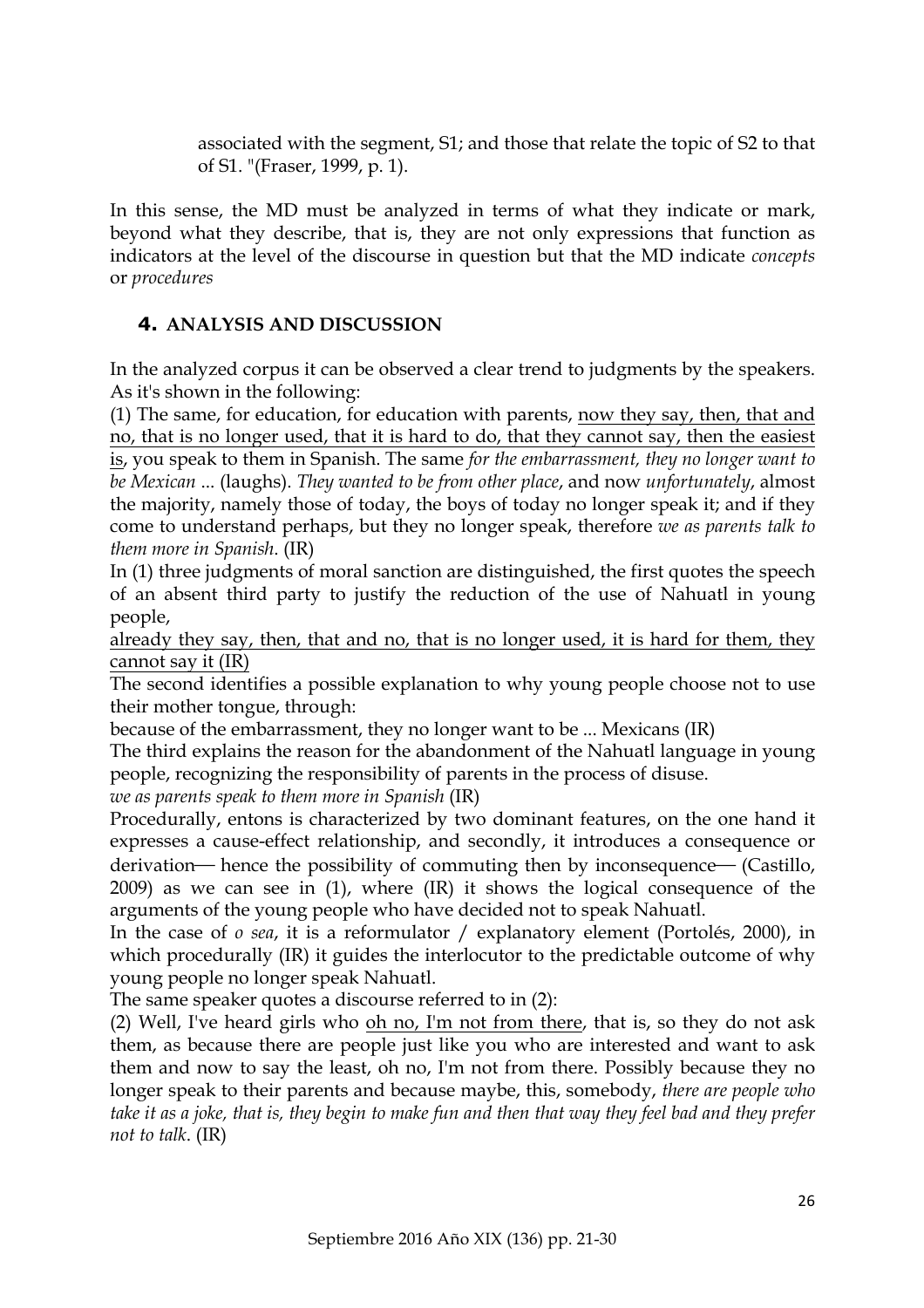In (2) there are two judgments of social esteem, the speaker cites the discourse of young people to exemplify a rejection of belonging:

Oh no, I am not from there;

is not that I'm not from there (IR)

Also it is noted as social judgment the loss of social prestige than others grant the Nahuatl language:

*there are people who take it as a joke, that is, they begin to make fun of them that way and then they feel bad and prefer not to talk (IR)*

Procedurally *bueno* references a conversational mode and functions as a marker of introduction to give an explanation to the interlocutor.

In (3), the speaker who is the eldest of the family and who primarily use the Nahuatl language, makes a positive assessment of her tongue:

(3) As a, *as a native, that is, still, well, part, in the clothing not so much, but in the dialect yes, and no I'm not sorry, I do not feel sorry, pus to speak Nahuatl*. Even in my work, between the chatter and all I speak in Nahuatl, and then ask me what it means and now I tell them what it means (IR)

In (3) there is an explicit judgment where the speaker identifies your identity ascription because of their language,

*as a native, that is, still, well, part, in the clothing not so much, but in the dialect yes* (IR)

A judgment of social esteem where the valuation the speaker makes of her tongue prevents the loss of it is identified,

*and no I'm not sorry, I do not feel sorry, pus to speak Nahuatl* (IR)

In the following family tree of the participating family the loss of the Nahuatl language in the younger generation is appreciated.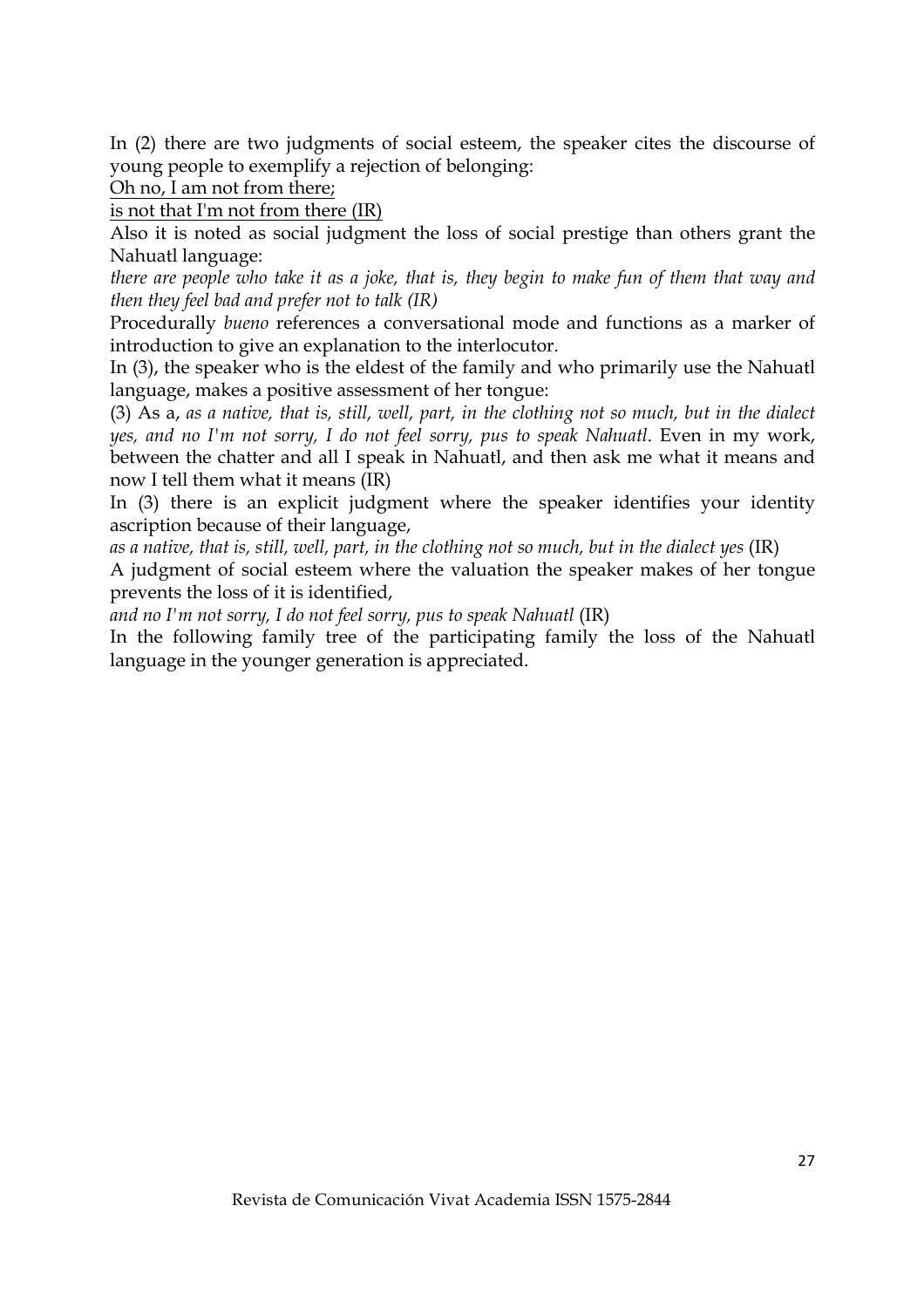

Individuals belonging to the green color show the only use of the Nahuatl language, while those marked with blue are shown as the first bilingual generation (Nahuatl-Spanish). Already in the third generation we can see clearly how the Nahuatl language is lost and there is a revival of it, for although the individuals of such generation report to know the Nahuatl language, in their daily lives they have decided to use only the Spanish as a language only, eliminating bilingualism.

# **5. CONCLUSIONS**

Based on the Theory of Valuation (Martin & White, 2003; Eggins, 2005; Matthiessen, 2013) an analysis to free interviews of members of a Nahuatl-Spanish bilingual family was made. From the first results some language resources that contribute to the correlation between the loss of a language (Nahuatl) and the valuation made by the speakers of the same were observed.

Thus it was identified that the judgments (of moral sanction, social esteem and explicit) appear as one of the reasons for the loss of vitality of a language. That is, it is the speaker who through an internal and external evaluation decides to speak their language or not. Moreover, they themselves through these judgments determine whether or not to continue with the vitality of Nauhuatl and bilingualism in young generations.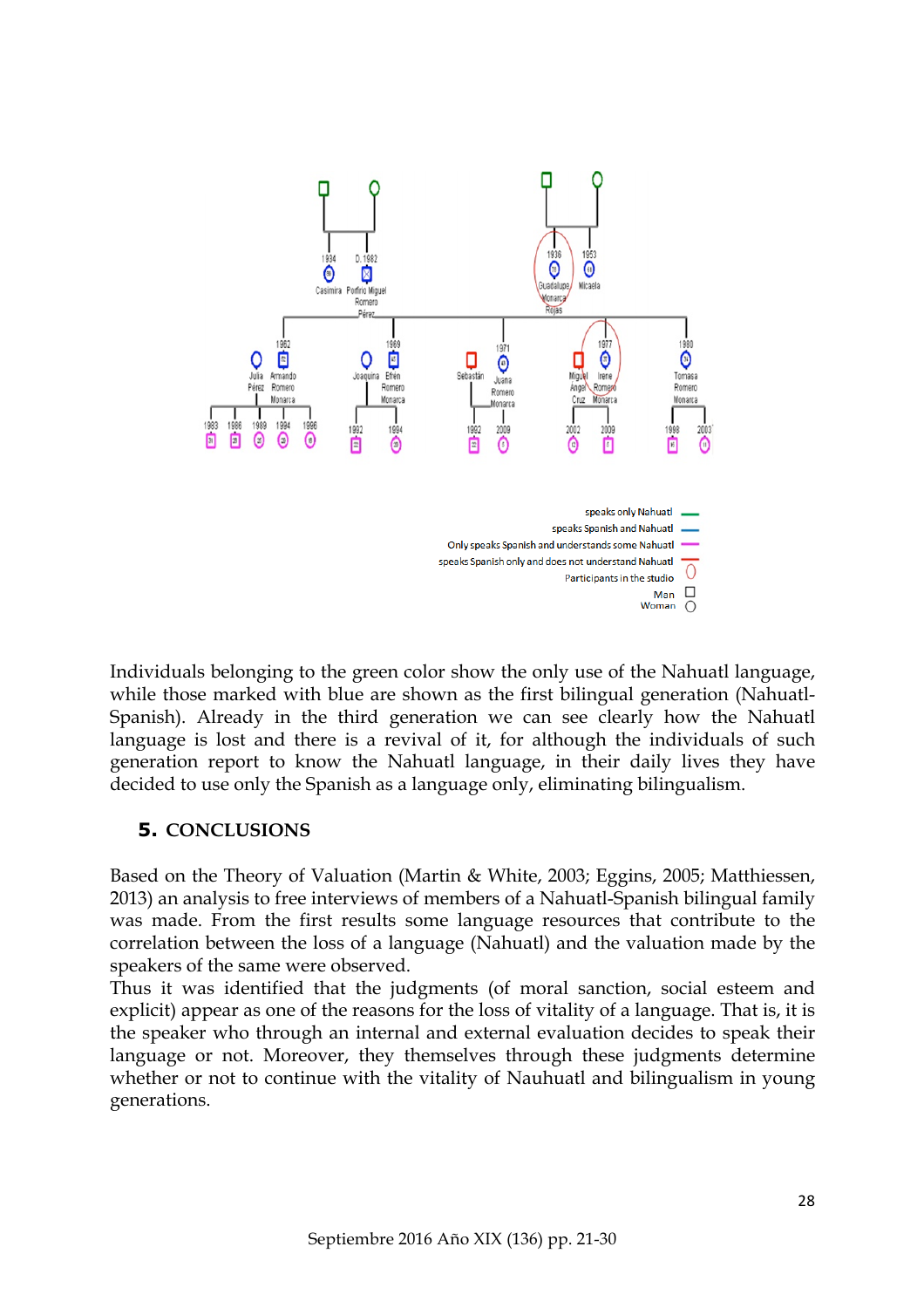## **6. REFERENCES**

#### **Articles in paper and electronic:**

Castillo Castillo, Olivia e Iván Alejandro Vázquez (2010). La valoración discursiva en temas del tercer sector. Análisis crítico de discursos realizados por representantes de organizaciones no gubernamentales, sector privado. Memorias del X Congreso Anual de Investigación sobre Sociedad Civil. ISBN: 978-607-95289-4-2

Castillo Castillo, Olivia (2009). *Entonces, de adverbio temporal a marcador del discurso: elaboraciones desde la perspectiva de un esquema de temporalidad*. Tesis de Maestría. Benemérita Universidad Autónoma de Puebla.

Cerezo, A.M. (2003) *Canoa, un pueblo al pie de la montaña: estudio de comunidad.* México: Benemérita Universidad Autónoma de Puebla Dirección General de Fomento Editorial.

Eggins, S., & Slade, D. (2005). *Analysing casual conversation*. Equinox Publishing Ltd..

Fraser, B. (1999). What are discourse markers?. *Journal of pragmatics*, *31*(7), 931-952. Halliday, M.A.K. (1979) *El lenguaje como semiótica social* México: Fondo de Cultura Económica.

Inegi. (2010). Página del Instituto Nacional de Estadística y Geografía. *México en Cifras*. Recovered from http://www3.inegi.org.mx/sistemas/mexicocifras/#I

Kaplan, N. (2012). *Nuevos desarrollos en el estudio de la evaluación en el lenguaje: la teoría de la valoración*. Boletín de Lingüística, 16(22).

Martin J. R., & White, P. R. (2003). *The language of evaluation*. Palgrave Macmillan.

Matthiessen, C. M. (2013). Applying systemic functional linguistics in healthcare contexts. *Text & Talk*, *33*(4-5), 437-466.

Portolés, José (2006). Pragmática y sintaxis.CLAC Círculo de Lingüística Aplicada a la Comunicación, 16, 42-54.

Valencia Niño, Ana. Vitalidad y/o desplazamiento lingüístico del náhuatl en San Miguel Canoa, Puebla. Tesis (Maestría en Ciencias del Lenguaje). Puebla, México, Benemérita Universidad Autónoma de Puebla. 2007. 228 p.

White, P. R. (2003). Un recorrido por la teoría de la valoración (Teoría de la valoración). *Translated by Elsa Ghio. Disponible [en línea] www. grammatics. com/appraisal/SpanishTranslation-AppraisalOutline. doc*.